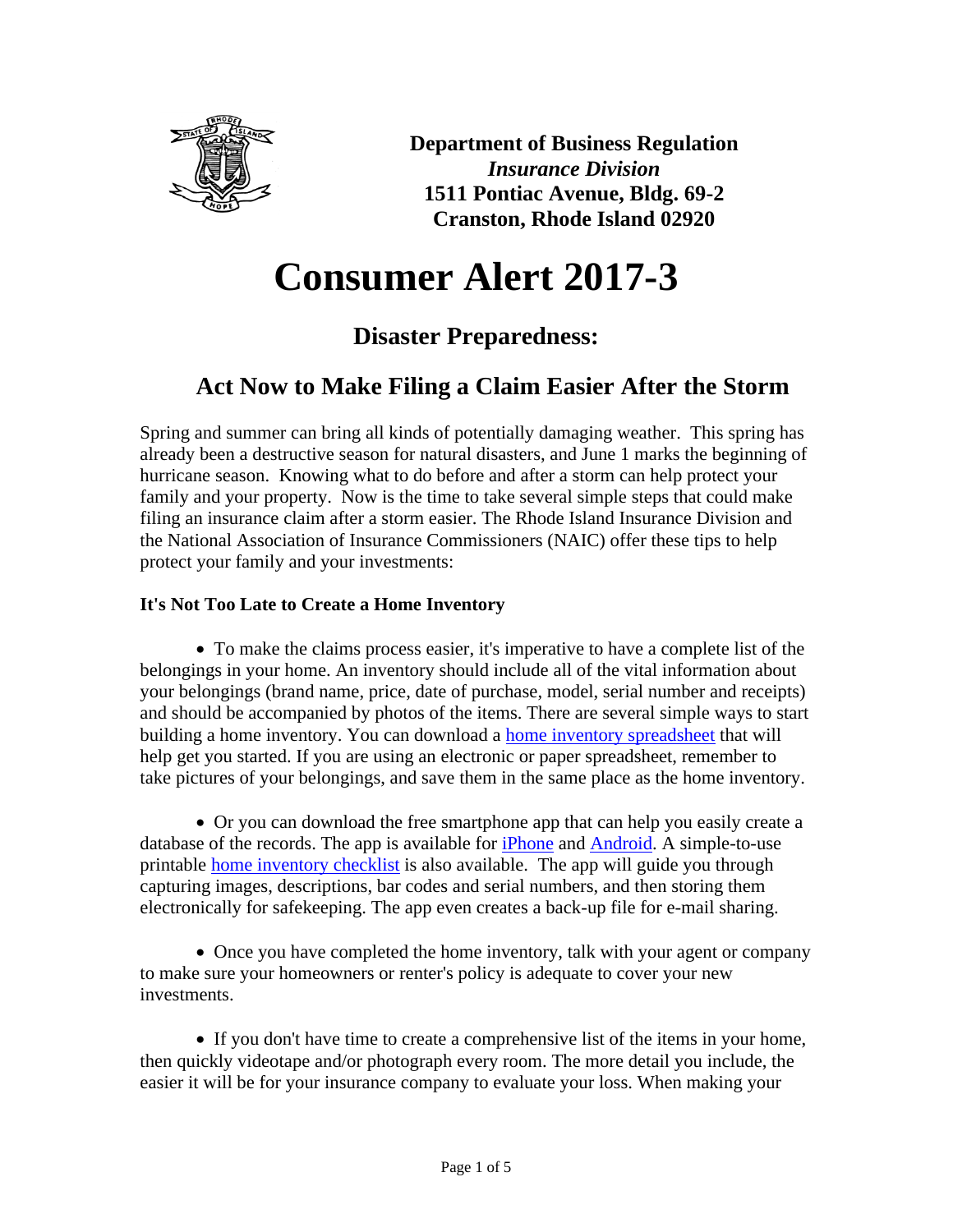list, make sure to open drawers and closets, and don't forget to take stock of what's in your garage and storage buildings.

• Once you have made your inventory, or taken photographs of your home, email the information to family or friends living out of the hurricane threat or your insurance agent.

#### **Collect Your Insurance Information**

• Store copies of your insurance policies with your home inventory. Make sure to have a copy of your policy declarations page listing all of your coverages, as well as your insurance cards.

• It's also important to have 24-hour contact details for your insurance agent and insurance company. Make a list that includes your policy numbers, your insurance company and insurance agent's phone numbers, website addresses and mailing addresses. Also, check to see if the company or your agent has set up an emergency information hotline. It is a good idea to store this information, and your home inventory, in a waterproof, fireproof box or safe. If you evacuate your home, don't forget to take this information with you.

• Before a storm hits, review your insurance policies to determine if you have adequate coverage. More expensive items like jewelry, electronics or collectibles may exceed the limits of your coverage and require an additional policy. Understanding your policy will also help you plan for any out-of-pocket expenses you may incur if your home is damaged, such as paying your deductible or for temporary living expenses. Be sure you understand the difference between replacement cost and actual cash value. Replacement cost is the amount it would take to replace or rebuild your home or repair damages with materials of similar kind and quality, without deducting for depreciation. It is important to insure your home for at least 80 percent of its replacement value. Actual cash value is the amount it would take to repair or replace damage to your home after depreciation. The NAIC's Consumers Guide to Homeowners Insurance offers more information about homeowners policies.

• NOTE! Flood damage is NOT covered by a standard homeowners or renter's insurance policy. If you have a separate flood insurance policy, remember to include a copy of the policy and the contact details for the insurance company on your list. Be aware that there is a 30-day waiting period before a flood insurance policy is effective. For additional information on flood insurance and knowing your flood risk, please see Consumer Alert 2017-2, or you may contact your insurance agent, or the NFIP at 1.800.638.6620, or visit [www.floodsmart.gov](http://www.floodsmart.gov/)

#### **Prepare for the Worst**

• There are steps you can take to help mitigate some of the damage caused by a hurricane or tropical storm. If your home is equipped with storm shutters, make sure you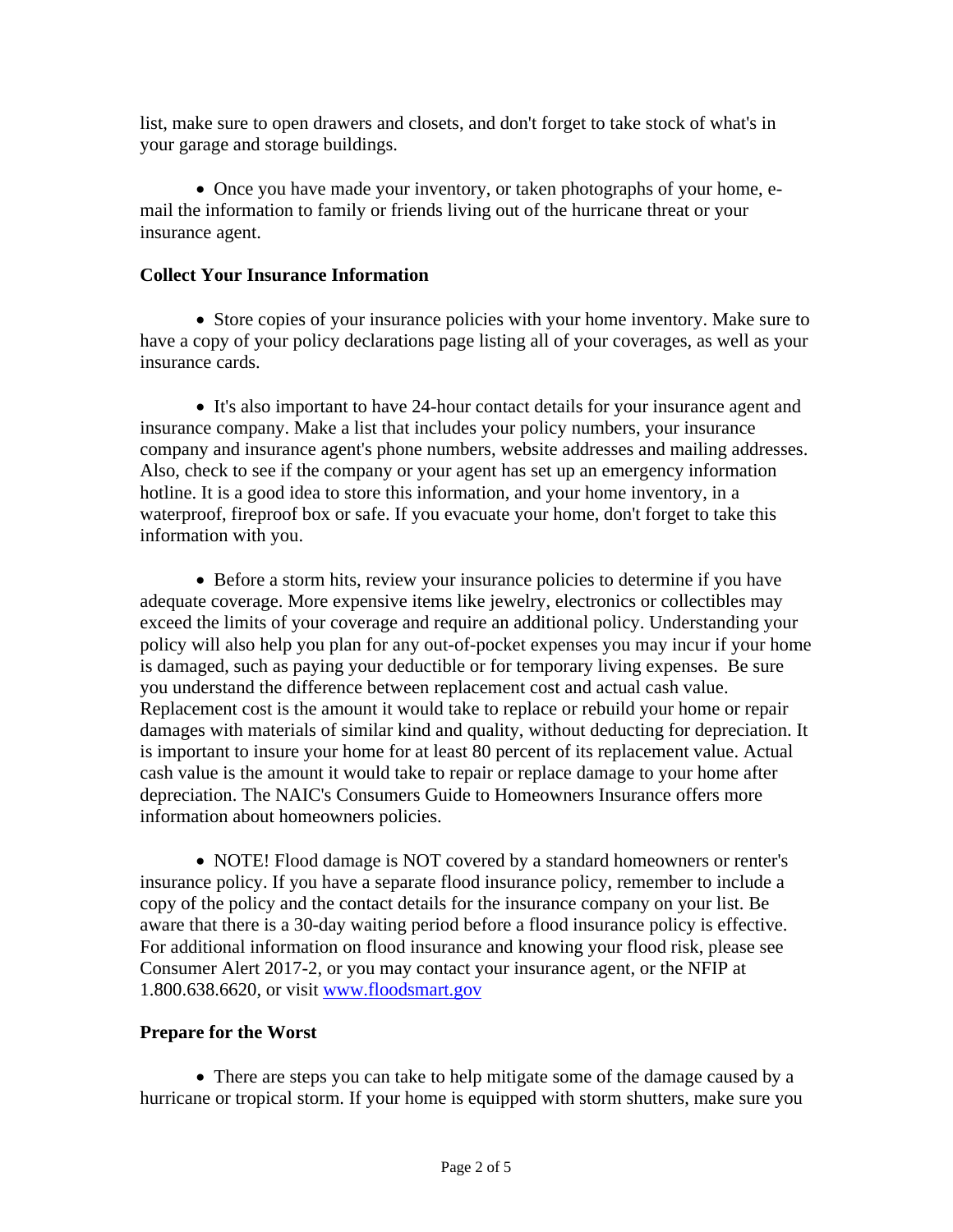can quickly put them in place. Clear your yard of debris that could become projectiles in high winds and trim dead or overhanging branches from trees surrounding your home. It's also a good time to make a quick review of your home to make sure the roof sheathing is properly secured, that end gables are securely fastened to the roof, and that doors and garage doors are latched properly.

• Develop an emergency plan that will prepare you in case you need to evacuate your home or take shelter. The safest place to take shelter during a tornado is in a basement, but if you do not have a basement, an interior bathroom or closet without windows is the next best option. Keep thick blankets or sleeping bags nearby to protect you from debris. The National Weather Service has a brochure with more information about preparing for tornadoes, severe thunderstorms, and floods. Review your emergency plans with your family so that you are ready before the storm hits, and don't forget to include pets.

• If you must evacuate your home, turn off all utilities and disconnect appliances to reduce the chance of additional damage and electrical shock when utilities are restored.

• You should also create a disaster kit. A basic disaster kit includes drinking water, non-perishable food, prescription drugs, flashlights and chargers for cell phones, among other items. Make copies of any personal documents - including your insurance information - and store them in a waterproof container. The [Red Cross](http://www.redcross.org/prepare/location/home-family/get-kit) and [Ready.gov](http://www.ready.gov/build-a-kit) have more suggestions for putting together a disaster kit.

#### **After the Storm**

• The days following a natural disaster can be confusing and stressful, but it is important that you focus on filing your insurance claim(s) as quickly as possible to help protect your financial future.

• The first step to getting your home restored is to contact your insurance company and/or agent with your policy number and other relevant information. Be aware that your policy might require that you make this notification within a certain time frame.

• Take photographs/video of the damage before clean-up or repairs. It is important to have an accurate account of any damage. After you've documented the damage, make repairs necessary to prevent further damage to your property (cover broken windows, leaking roofs and damaged walls). DO NOT have permanent repairs made until your insurance company has inspected the property and you have reached an agreement on the cost of repairs. Be prepared to provide the claims adjuster with records of any improvements you made prior to the damage. Save all receipts, including those from the temporary repairs.

• If your home is damaged to the extent that you cannot live there, ask your insurance company or insurance agent if you have coverage for additional living expenses.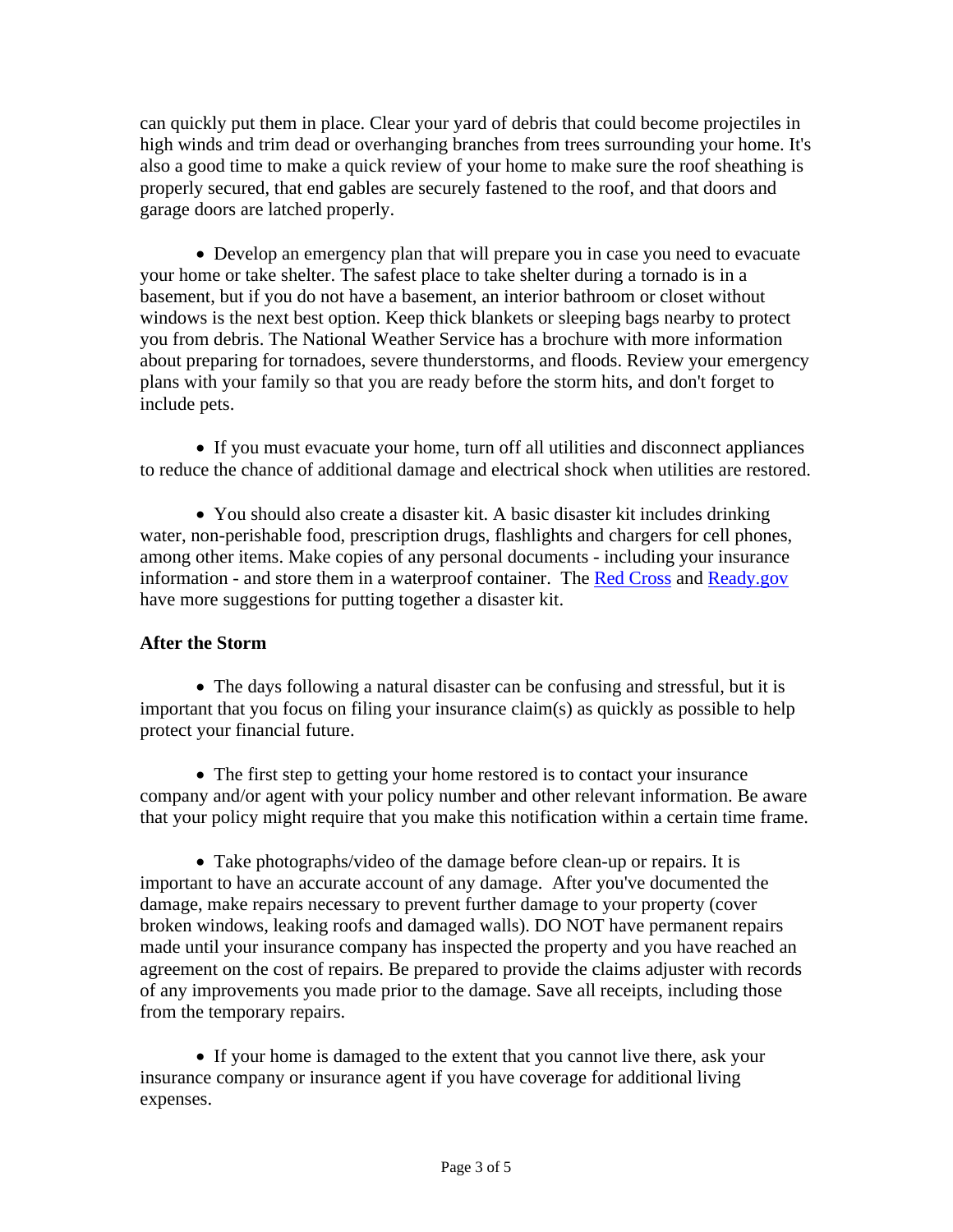• Cooperate fully with the insurance company. Ask what documents, forms and data you will need to file the claim. Keep a diary of all conversations you have with the insurance company and your insurance agent, including names, times and dates of the calls or visits and contact details.

• Be certain to give your insurance company all the information they need. Incorrect or incomplete information may cause a delay in processing your claim.

• If the first offer made by the insurance company does not meet your expectations, be prepared to negotiate. If there is a disagreement about the claim, ask the company for the specific language in the policy in question and determine why you and the company interpret your policy differently. If you believe you are being treated unfairly, or if the delay is unreasonable, contact the Rhode Island Insurance Division at 401-462-9520 or email at [dbr.insurance@dbr.ri.gov](mailto:dbr.insurance@dbr.ri.gov) for assistance.

• Even after settling your claim, if you think of items that were not in your initial loss list, contact your insurance company. Unless the company has paid the entire limit for the coverage of those types of items, it is possible the company will make an additional payment.

• If your damages exceed the amount of your coverage, federal agencies will occasionally provide grants or low-interest loans to assist with recovery following major disasters. Check with the State of Rhode Island [Emergency Management Agency a](http://www.riema.ri.gov/)t 401- 946-9996 for additional information.

#### **Protect Yourself from Home Repair Fraud**

• Home repair fraud increases exponentially following a major storm. Protect your investment by getting more than one bid from contractors and requesting at least three references.

• When choosing a contractor to make repairs, check licensing and references before hiring. You may contact the Contractor's Registration Board at 401-222-1269 or [www.crb.ri.gov](http://www.crb.ri.gov/) for status of contractors. Always insist on a written estimate before repairs begin and do not sign any contracts before the insurance company's adjuster has examined the damage. In some cases the adjuster will want to see the estimate before you begin making repairs.

• Do not pay a contractor the full amount up front or sign over your insurance settlement payment. A contractor should expect to be paid a percentage when the contract is signed and the remainder when the work is completed.

• If the contractor finds hidden damage that was not discovered in the original assessment by the adjuster, contact your insurance company to resolve the difference. For